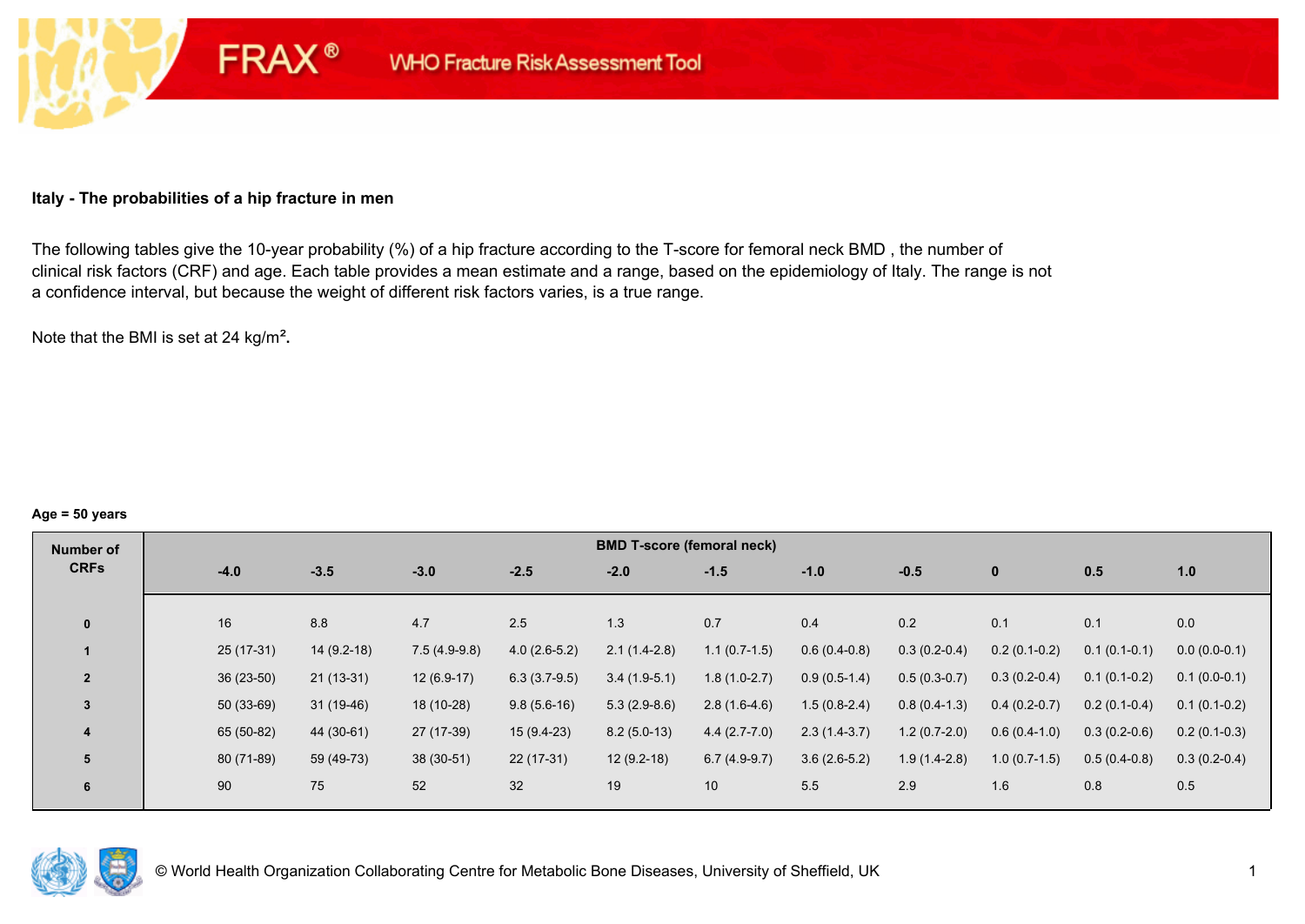**FRAX®** 

# **Age = 55 years**

| Number of      |             |              |                |                | <b>BMD T-score (femoral neck)</b> |                  |                |                |                |                |                |
|----------------|-------------|--------------|----------------|----------------|-----------------------------------|------------------|----------------|----------------|----------------|----------------|----------------|
| <b>CRFs</b>    | $-4.0$      | $-3.5$       | $-3.0$         | $-2.5$         | $-2.0$                            | $-1.5$           | $-1.0$         | $-0.5$         | $\bf{0}$       | 0.5            | 1.0            |
| $\mathbf 0$    | 16          | 9.0          | 5.0            | 2.7            | 1.5                               | 0.8              | 0.4            | 0.2            | 0.1            | 0.1            | 0.0            |
|                | 24 (17-29)  | $14(9.4-17)$ | $7.8(5.2-9.6)$ | $4.3(2.9-5.3)$ | $2.4(1.6-2.9)$                    | $1.3(0.9-1.6)$   | $0.7(0.5-0.9)$ | $0.4(0.3-0.5)$ | $0.2(0.1-0.3)$ | $0.1(0.1-0.2)$ | $0.1(0.0-0.1)$ |
| $\overline{2}$ | $34(23-46)$ | 21 (13-29)   | $12(7.3-17)$   | $6.7(4.1-9.6)$ | $3.7(2.2-5.4)$                    | $2.0(1.2-3.0)$   | $1.1(0.7-1.6)$ | $0.6(0.4-0.9)$ | $0.3(0.2-0.5)$ | $0.2(0.1-0.3)$ | $0.1(0.1-0.2)$ |
| $\mathbf{3}$   | 48 (32-64)  | $30(19-44)$  | 18 (11-27)     | $10(6.1-16)$   | $5.7(3.4-9.0)$                    | $3.2(1.8-5.0)$   | $1.7(1.0-2.7)$ | $0.9(0.6-1.5)$ | $0.5(0.3-0.8)$ | $0.3(0.2-0.5)$ | $0.2(0.1-0.3)$ |
| 4              | 62 (48-77)  | 42 (30-58)   | 26 (18-38)     | $15(10-23)$    | $8.7(5.7-13)$                     | $4.9(3.1 - 7.5)$ | $2.7(1.7-4.2)$ | $1.5(0.9-2.3)$ | $0.8(0.5-1.3)$ | $0.5(0.3-0.7)$ | $0.3(0.2-0.4)$ |
| 5              | 76 (69-86)  | 56 (48-70)   | 37 (31-49)     | 23 (18-31)     | $13(10-18)$                       | $7.4(5.8-11)$    | $4.1(3.2-5.9)$ | $2.2(1.7-3.2)$ | $1.3(1.0-1.8)$ | $0.7(0.6-1.0)$ | $0.4(0.3-0.6)$ |
| 6              | 87          | 71           | 51             | 32             | 19                                | 11               | 6.2            | 3.4            | 1.9            | 1.1            | 0.6            |

## **Age = 60 years**

| Number of      |             |              |                |                | <b>BMD T-score (femoral neck)</b> |                |                |                |                |                |                |
|----------------|-------------|--------------|----------------|----------------|-----------------------------------|----------------|----------------|----------------|----------------|----------------|----------------|
| <b>CRFs</b>    | $-4.0$      | $-3.5$       | $-3.0$         | $-2.5$         | $-2.0$                            | $-1.5$         | $-1.0$         | $-0.5$         | $\mathbf{0}$   | 0.5            | 1.0            |
|                |             |              |                |                |                                   |                |                |                |                |                |                |
| $\mathbf 0$    | 15          | 9.0          | 5.3            | 3.1            | 1.8                               | 1.0            | 0.6            | 0.4            | 0.2            | 0.1            | 0.1            |
|                | $22(16-26)$ | $14(9.5-16)$ | $8.1(5.6-9.5)$ | $4.8(3.3-5.6)$ | $2.8(1.9-3.3)$                    | $1.6(1.1-1.9)$ | $0.9(0.6-1.1)$ | $0.5(0.4-0.6)$ | $0.3(0.2-0.4)$ | $0.2(0.1-0.2)$ | $0.1(0.1-0.1)$ |
| $\overline{2}$ | $32(22-41)$ | $20(13-27)$  | $12(7.9-17)$   | $7.3(4.6-10)$  | $4.3(2.7-5.9)$                    | $2.5(1.6-3.5)$ | $1.5(0.9-2.0)$ | $0.8(0.5-1.2)$ | $0.5(0.3-0.7)$ | $0.3(0.2-0.4)$ | $0.2(0.1-0.3)$ |
| 3              | 43 (31-57)  | 29 (19-40)   | 18 (12-26)     | $11(7.0-16)$   | $6.5(4.1-9.6)$                    | $3.8(2.4-5.7)$ | $2.2(1.4-3.3)$ | $1.3(0.8-2.0)$ | $0.8(0.5-1.2)$ | $0.5(0.3-0.7)$ | $0.3(0.2-0.4)$ |
| $\overline{4}$ | 56 (45-70)  | 40 (30-53)   | 26 (19-36)     | $16(11-23)$    | $9.7(6.8-14)$                     | $5.7(4.0-8.6)$ | $3.4(2.3-5.1)$ | $2.0(1.3-3.0)$ | $1.2(0.8-1.8)$ | $0.7(0.5-1.1)$ | $0.4(0.3-0.6)$ |
| 5              | 69 (64-79)  | $52(46-64)$  | $36(31-47)$    | $23(20-31)$    | 14 (12-20)                        | $8.5(7.1-12)$  | $5.0(4.2-7.1)$ | $3.0(2.4-4.2)$ | $1.8(1.5-2.5)$ | $1.1(0.9-1.5)$ | $0.6(0.5-0.9)$ |
| 6              | 80          | 66           | 48             | 32             | 21                                | 13             | 7.5            | 4.4            | 2.7            | 1.6            | 1.0            |

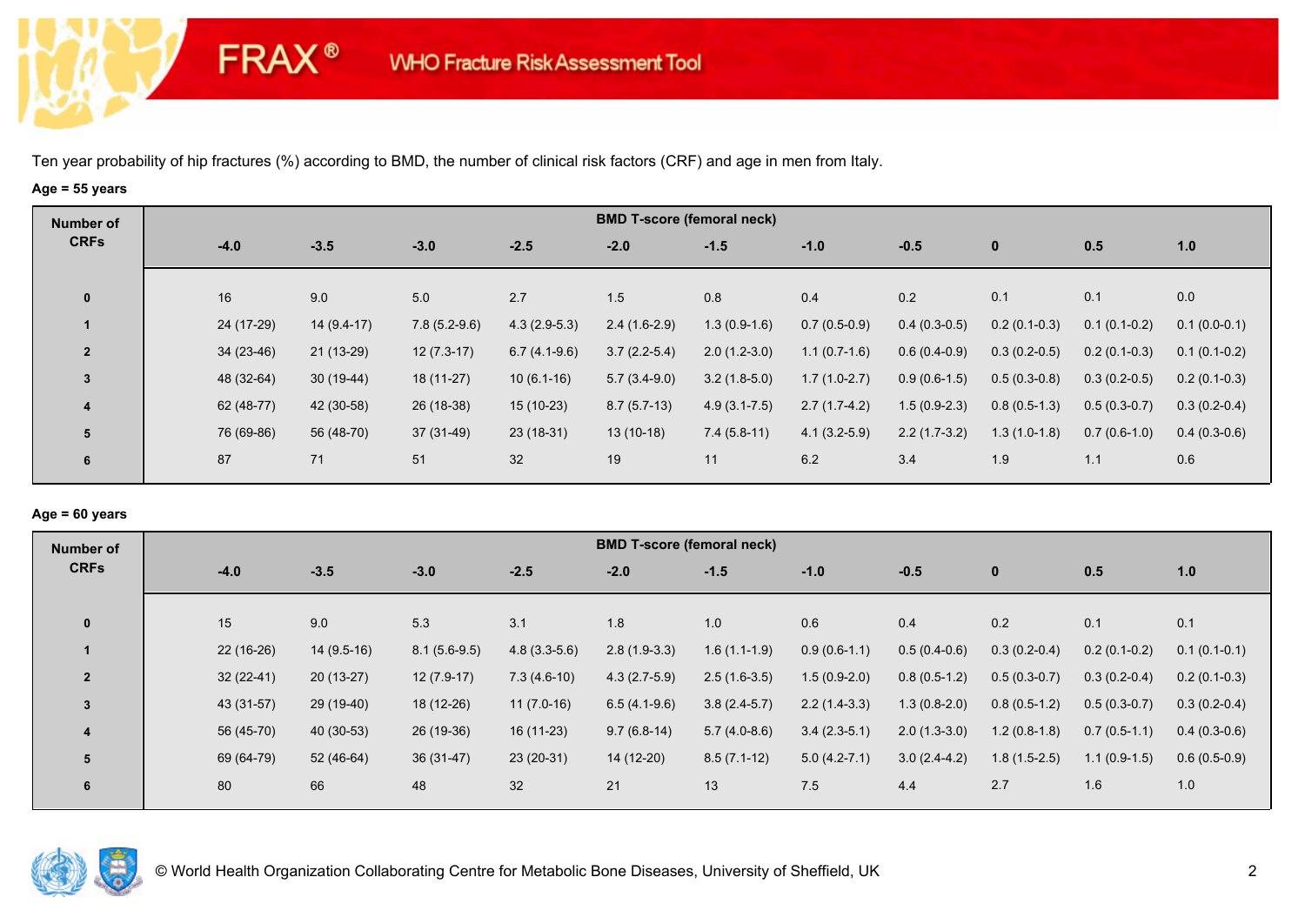**FRAX®** 

# **Age = 65 years**

| Number of               |             | <b>BMD T-score (femoral neck)</b> |                |                |                |                |                |                |                |                |                |  |  |  |
|-------------------------|-------------|-----------------------------------|----------------|----------------|----------------|----------------|----------------|----------------|----------------|----------------|----------------|--|--|--|
| <b>CRFs</b>             | $-4.0$      | $-3.5$                            | $-3.0$         | $-2.5$         | $-2.0$         | $-1.5$         | $-1.0$         | $-0.5$         | $\bf{0}$       | 0.5            | 1.0            |  |  |  |
| $\mathbf 0$             | 14          | 9.1                               | 5.7            | 3.5            | 2.2            | 1.3            | 0.8            | 0.5            | 0.3            | 0.2            | 0.1            |  |  |  |
|                         | $21(15-24)$ | $13(9.5-15)$                      | $8.5(6.0-9.9)$ | $5.3(3.7-6.2)$ | $3.3(2.3-3.9)$ | $2.0(1.4-2.4)$ | $1.2(0.9-1.5)$ | $0.8(0.5-0.9)$ | $0.5(0.3-0.6)$ | $0.3(0.2-0.4)$ | $0.2(0.1-0.2)$ |  |  |  |
| $\overline{2}$          | $29(21-36)$ | 19 (13-24)                        | $12(8.4-16)$   | $7.9(5.2-10)$  | $4.9(3.2-6.4)$ | $3.0(2.0-4.0)$ | $1.9(1.2-2.5)$ | $1.2(0.8-1.5)$ | $0.7(0.5-1.0)$ | $0.5(0.3-0.6)$ | $0.3(0.2-0.4)$ |  |  |  |
| 3                       | 39 (29-49)  | 27 (19-35)                        | 18 (12-24)     | $11(7.9-16)$   | $7.3(4.9-10)$  | $4.5(3.0-6.4)$ | $2.8(1.9-4.0)$ | $1.8(1.2-2.5)$ | $1.1(0.7-1.6)$ | $0.7(0.5-1.0)$ | $0.5(0.3-0.7)$ |  |  |  |
| $\overline{\mathbf{4}}$ | $50(42-61)$ | $36(29-47)$                       | 25 (19-34)     | 16 (12-23)     | $11(7.9-15)$   | $6.7(4.9-9.5)$ | $4.2(3.1-6.0)$ | $2.6(1.9-3.8)$ | $1.7(1.2-2.4)$ | $1.1(0.8-1.6)$ | $0.7(0.5-1.0)$ |  |  |  |
| 5                       | 62 (58-71)  | 47 (43-58)                        | $34(30-43)$    | $23(20-30)$    | $15(13-20)$    | $9.7(8.1-13)$  | $6.1(5.1-8.4)$ | $3.8(3.2-5.3)$ | $2.5(2.0-3.4)$ | $1.6(1.3-2.2)$ | $1.0(0.8-1.4)$ |  |  |  |
| 6                       | 72          | 59                                | 45             | 32             | 21             | 14             | 8.8            | 5.6            | 3.6            | 2.3            | 1.5            |  |  |  |

## **Age = 70 years**

| Number of      |             |             |              |                | <b>BMD T-score (femoral neck)</b> |                |                |                |                |                |                |
|----------------|-------------|-------------|--------------|----------------|-----------------------------------|----------------|----------------|----------------|----------------|----------------|----------------|
| <b>CRFs</b>    | $-4.0$      | $-3.5$      | $-3.0$       | $-2.5$         | $-2.0$                            | $-1.5$         | $-1.0$         | $-0.5$         | $\mathbf{0}$   | 0.5            | 1.0            |
|                |             |             |              |                |                                   |                |                |                |                |                |                |
| $\mathbf{0}$   | 14          | 9.3         | 6.2          | 4.1            | 2.7                               | 1.8            | 1.2            | 0.8            | 0.5            | 0.4            | 0.2            |
|                | $21(19-27)$ | $15(13-19)$ | $10(8.7-13)$ | $6.7(5.8-8.6)$ | $4.4(3.8-5.7)$                    | $2.9(2.5-3.8)$ | $1.9(1.6-2.5)$ | $1.3(1.1-1.6)$ | $0.9(0.7-1.1)$ | $0.6(0.5-0.7)$ | $0.4(0.3-0.5)$ |
| $\overline{2}$ | $31(27-39)$ | 22 (19-29)  | 16 (13-20)   | $11(8.7-14)$   | $7.1(5.8-9.5)$                    | $4.7(3.8-6.3)$ | $3.1(2.5-4.2)$ | $2.1(1.7-2.8)$ | $1.4(1.1-1.9)$ | $1.0(0.8-1.3)$ | $0.6(0.5-0.9)$ |
| $\overline{3}$ | 44 (37-51)  | $33(27-39)$ | 24 (19-29)   | 17 (13-21)     | $11(8.7-14)$                      | $7.6(5.8-9.6)$ | $5.0(3.8-6.4)$ | $3.4(2.6-4.3)$ | $2.3(1.7-3.0)$ | $1.6(1.2-2.0)$ | $1.1(0.8-1.4)$ |
| 4              | 56 (49-63)  | 45 (37-51)  | 34 (27-40)   | 25 (19-29)     | $17(13-21)$                       | $12(8.9-14)$   | $8.0(5.9-9.6)$ | $5.5(4.0-6.6)$ | $3.7(2.7-4.5)$ | $2.5(1.9-3.1)$ | $1.7(1.3-2.1)$ |
| 5              | 67 (60-71)  | 58 (50-61)  | 47 (39-50)   | 36 (29-39)     | 26 (21-29)                        | 18 (14-20)     | $13(9.7-14)$   | $8.7(6.7-9.8)$ | $6.0(4.6-6.8)$ | $4.1(3.1-4.7)$ | $2.8(2.1-3.2)$ |
| 6              | 76          | 68          | 59           | 48             | 37                                | 27             | 19             | 14             | 9.5            | 6.6            | 4.5            |
|                |             |             |              |                |                                   |                |                |                |                |                |                |

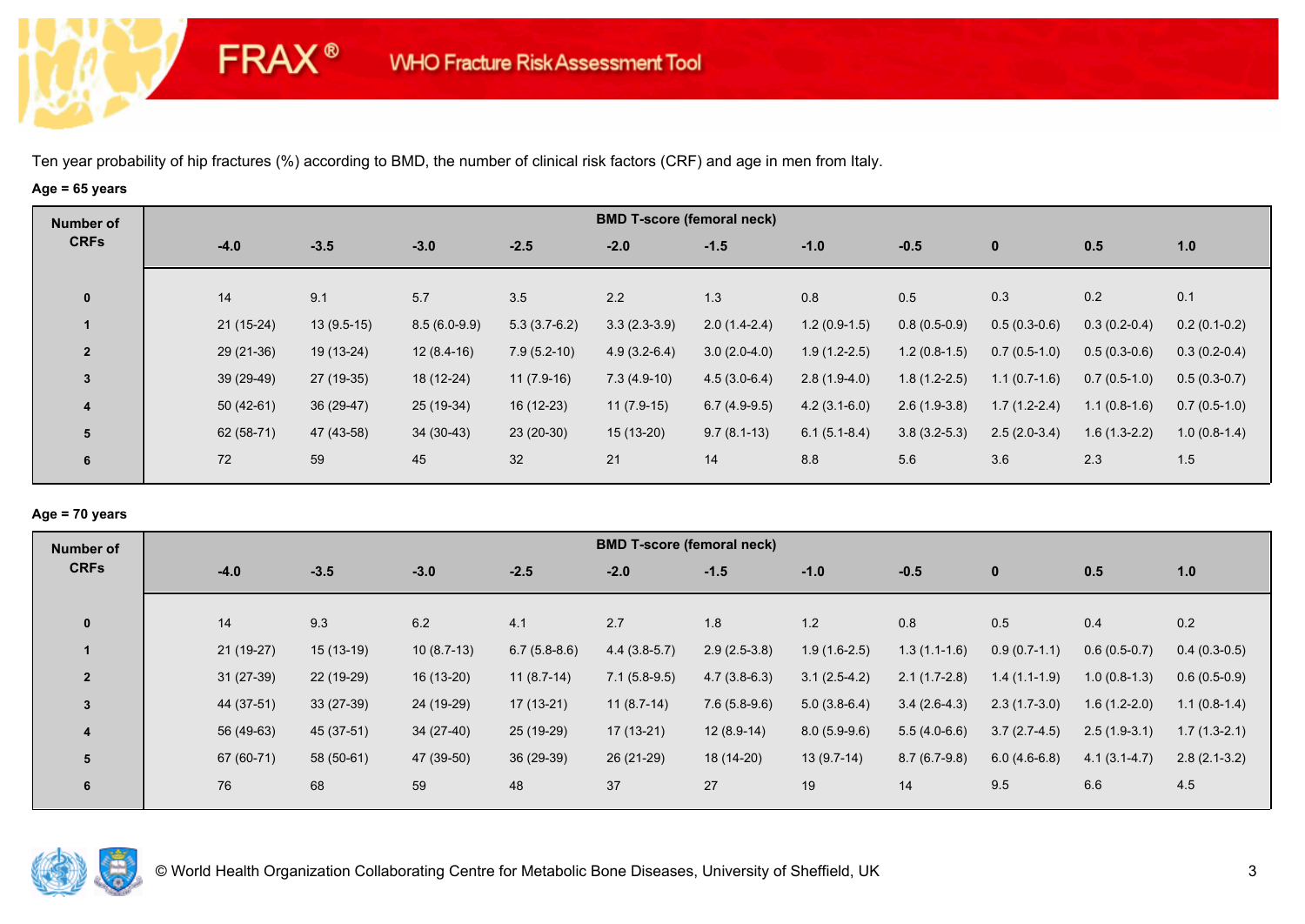**FRAX®** 

# **Age = 75 years**

| Number of               |             |             |             |               |               | <b>BMD T-score (femoral neck)</b> |                |                |                |                |                |
|-------------------------|-------------|-------------|-------------|---------------|---------------|-----------------------------------|----------------|----------------|----------------|----------------|----------------|
| <b>CRFs</b>             | $-4.0$      | $-3.5$      | $-3.0$      | $-2.5$        | $-2.0$        | $-1.5$                            | $-1.0$         | $-0.5$         | $\bf{0}$       | 0.5            | 1.0            |
| $\mathbf 0$             | 14          | 10          | 7.1         | 5.0           | 3.5           | 2.4                               | 1.7            | 1.2            | 0.9            | 0.6            | 0.4            |
|                         | 24 (19-44)  | 18 (14-34)  | 13 (9.9-26) | $9.3(7.0-19)$ | $6.6(4.9-14)$ | $4.7(3.4-10)$                     | $3.3(2.4-7.1)$ | $2.3(1.7-5.1)$ | $1.7(1.2-3.7)$ | $1.2(0.9-2.6)$ | $0.9(0.6-1.9)$ |
| $\overline{2}$          | $36(25-55)$ | 28 (19-45)  | 21 (14-36)  | $16(9.8-28)$  | $12(6.9-21)$  | $8.4(4.8-16)$                     | $5.9(3.4-11)$  | $4.3(2.4-8.2)$ | $3.1(1.7-6.0)$ | $2.2(1.2-4.3)$ | $1.6(0.9-3.1)$ |
| 3                       | 48 (33-64)  | $40(25-56)$ | $32(19-47)$ | $25(14-38)$   | 19 (10-30)    | $14(7.1-22)$                      | $10(5.0-16)$   | $7.5(3.6-12)$  | $5.5(2.6-9.0)$ | $4.0(1.9-6.5)$ | $2.9(1.3-4.7)$ |
| $\overline{\mathbf{4}}$ | 61 (42-71)  | $53(34-64)$ | 45 (26-56)  | $37(20-47)$   | 29 (15-38)    | $22(11-30)$                       | $17(7.5-22)$   | $12(5.4-17)$   | $9.2(3.9-13)$  | $6.8(2.8-9.4)$ | $4.9(2.0-6.9)$ |
| 5                       | 71 (52-76)  | 65 (44-71)  | 58 (36-64)  | $50(28-56)$   | $41(21-47)$   | $33(16-38)$                       | 26 (11-29)     | $20(8.5-23)$   | $15(6.2-17)$   | $11(4.5-13)$   | $8.2(3.3-9.6)$ |
| 6                       | 79          | 74          | 69          | 62            | 54            | 46                                | 37             | 30             | 23             | 18             | 13             |

## **Age = 80 years**

| Number of               |             |             |             |              |               | <b>BMD T-score (femoral neck)</b> |                |                |                |                |                  |
|-------------------------|-------------|-------------|-------------|--------------|---------------|-----------------------------------|----------------|----------------|----------------|----------------|------------------|
| <b>CRFs</b>             | $-4.0$      | $-3.5$      | $-3.0$      | $-2.5$       | $-2.0$        | $-1.5$                            | $-1.0$         | $-0.5$         | $\mathbf{0}$   | 0.5            | 1.0              |
| $\mathbf{0}$            | 14          | 10          | 7.8         | 5.8          | 4.3           | 3.2                               | 2.3            | 1.8            | 1.3            | 1.0            | 0.8              |
|                         | $23(17-42)$ | $18(13-35)$ | 14 (10-28)  | $11(7.6-22)$ | $7.9(5.6-17)$ | $5.9(4.2-13)$                     | $4.4(3.1-9.7)$ | $3.4(2.3-7.4)$ | $2.6(1.8-5.7)$ | $1.9(1.3-4.3)$ | $1.5(1.0-3.3)$   |
| $\overline{2}$          | $33(22-53)$ | 27 (18-45)  | 22 (14-38)  | $17(10-30)$  | $13(7.8-24)$  | $10(5.8-19)$                      | $7.8(4.3-15)$  | $6.0(3.3-11)$  | $4.6(2.5-8.8)$ | $3.5(1.9-6.8)$ | $2.7(1.4-5.2)$   |
| 3                       | 45 (29-61)  | 38 (23-54)  | $32(18-47)$ | $26(14-40)$  | $21(11-33)$   | $16(8.1-26)$                      | $13(6.1-21)$   | $10(4.7-17)$   | $7.8(3.6-13)$  | $6.0(2.7-10)$  | $4.6(2.1 - 7.8)$ |
| $\overline{\mathbf{4}}$ | 56 (37-68)  | $50(31-62)$ | 44 (25-55)  | 37 (20-48)   | $31(15-41)$   | 25 (12-34)                        | $20(9.1-27)$   | $16(7.0-22)$   | $13(5.4-18)$   | $9.8(4.1-14)$  | $7.6(3.1-11)$    |
| 5                       | 67 (47-72)  | 61 (40-67)  | 55 (33-62)  | 49 (27-55)   | 42 (22-48)    | $35(17-41)$                       | 29 (13-34)     | 24 (10-28)     | $19(8.1-23)$   | $15(6.3-18)$   | $12(4.8-15)$     |
| 6                       | 75          | 71          | 66          | 60           | 54            | 47                                | 40             | 34             | 28             | 23             | 19               |